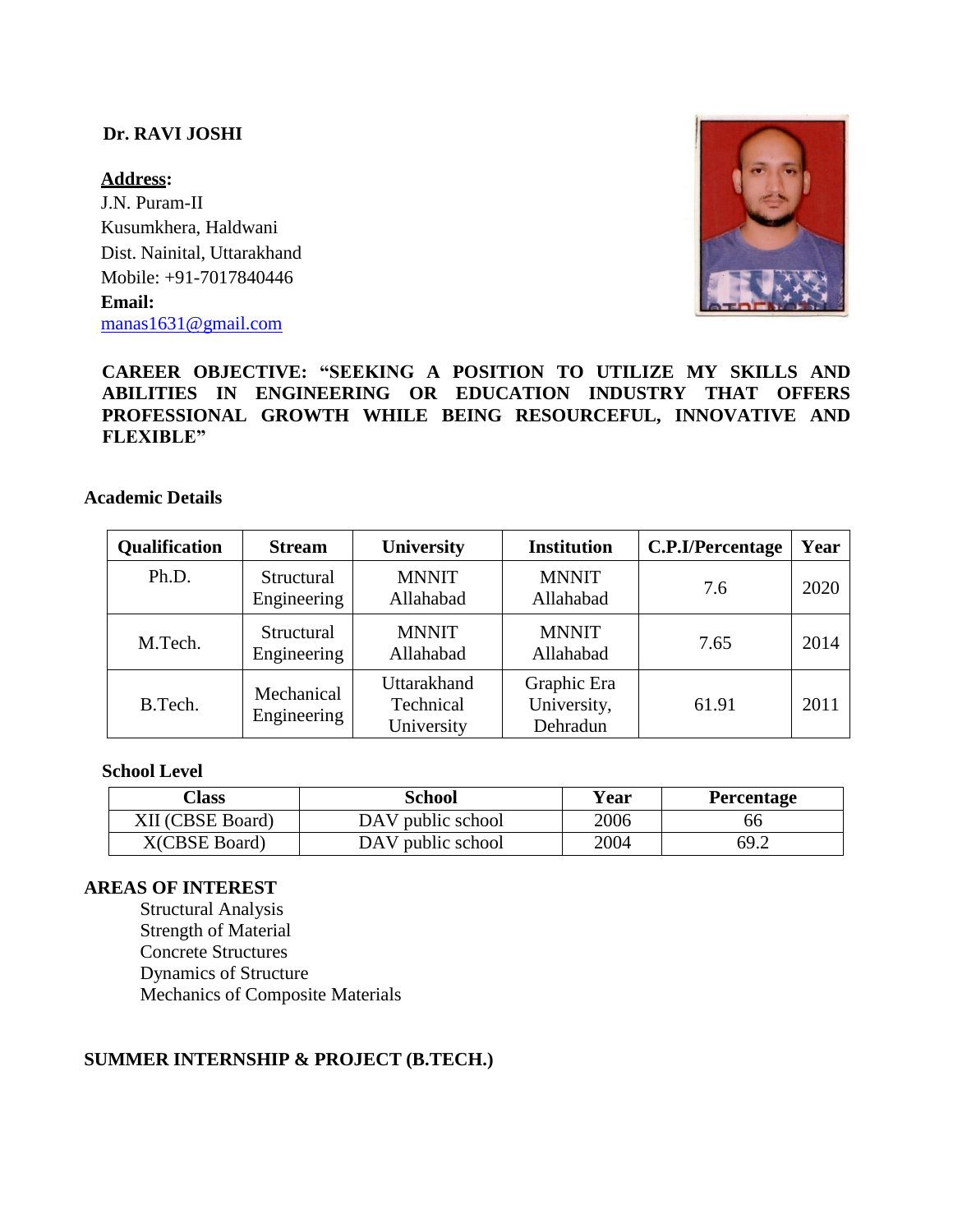## **Organization- ONGC Dehradun**.

- o **Duration-** 45 days.
- o **Brief Description-** Studied and analyzed the working of pumps.

## **Continuous variable transmission**

**Brief Description -** Varies the transmission ratio continuously & shifts automatically with an infinite number of gear ratios.

## **M.TECH. Details**

**THESIS** (Advisor : Prof. S. K. Duggal and Dr. Rama Shankar)

o **TITLE-** "Analogy Between Equilibrium of Structures and Compatibility of Mechanisms".

## **Ph.D. Details**

**THESIS** (Advisor : Prof. S. K. Duggal & Dr. P.R. Pal)

o **TITLE-** "Failure Analysis of Laminated Composite Plates using HSDT".

## **Publications**:

- **1. Ravi Joshi**, P.Pal, Ply-By-Ply Failure Analysis of Laminates Under Dynamic Loading. *Sound & Vibration, 2021, vol.55, no.2* **(SCOPUS)**
- **2. Ravi Joshi,** S.K. Duggal, Free Vibration Analysis of Laminated Composite Plates during Progressive Failure. *European Journal of Mechanics - A/Solids* 83, (2020), 104041 **(SCI)**
- **3. Ravi Joshi**, P.Pal and S.K. Duggal, Ply-By-Ply Failure Analysis of Laminates using Finite Element Method. *European Journal of Mechanics - A/Solids,* 81 (2020) 103964 **(SCI)**
- **4. Ravi Joshi**, Failure Analysis of Laminated Composite Plates using HSDT. *International Journal of Engineering Technology Science and Research 4*,10 (2017), 252-260 **(UGC)**
- **5. Ravi Joshi**, Keshav Kumar Sharma, Variation in Natural Frequencies of Cross-Ply Laminates during Failure. *Sound & Vibration* (under review) **(SCOPUS)**

## **Reviewer**

Journal of Reinforced Plastics and Composites **(SCI)**

## **COMPUTER SKILLS**

- Fortran 90.
- Origin (Data Analysis)
- Ansys.